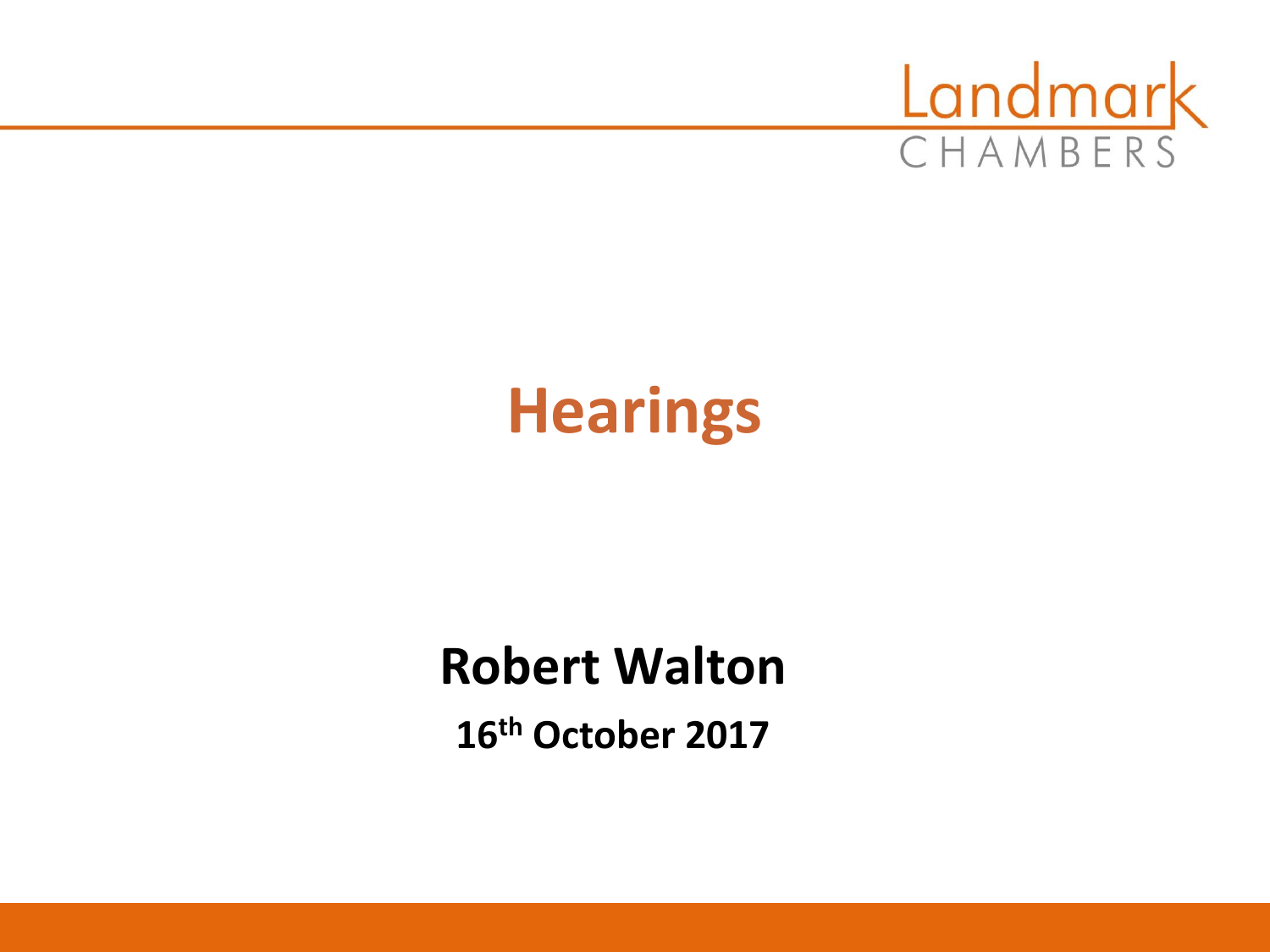#### **Appeals by subject matter:**

# $\frac{L}{C}$

| Major development Minor development Change of Use |  |  | Householder Not Classified Total |  |
|---------------------------------------------------|--|--|----------------------------------|--|
|---------------------------------------------------|--|--|----------------------------------|--|

| 2010/11              | 1,010 | 7,389 | 1,604 | 1,073 | 64  | 11,140 |
|----------------------|-------|-------|-------|-------|-----|--------|
| 2011/12              | 891   | 7,356 | 1,375 | 870   | 22  | 10,514 |
| 2012/13              | 907   | 7,460 | 1,260 | 917   | 18  | 10,562 |
| 2013/14              | 1,031 | 6,746 | 1,287 | 908   | 15  | 9,987  |
| 2014/15              | 1,316 | 6,995 | 1,340 | 967   | 135 | 10,753 |
| 2015/16              | 1,408 | 7,293 | 1,580 | 1,325 | 300 | 11,906 |
| 2016/17 <sup>P</sup> | 1,292 | 7,923 | 1,377 | 979   | 450 | 12,021 |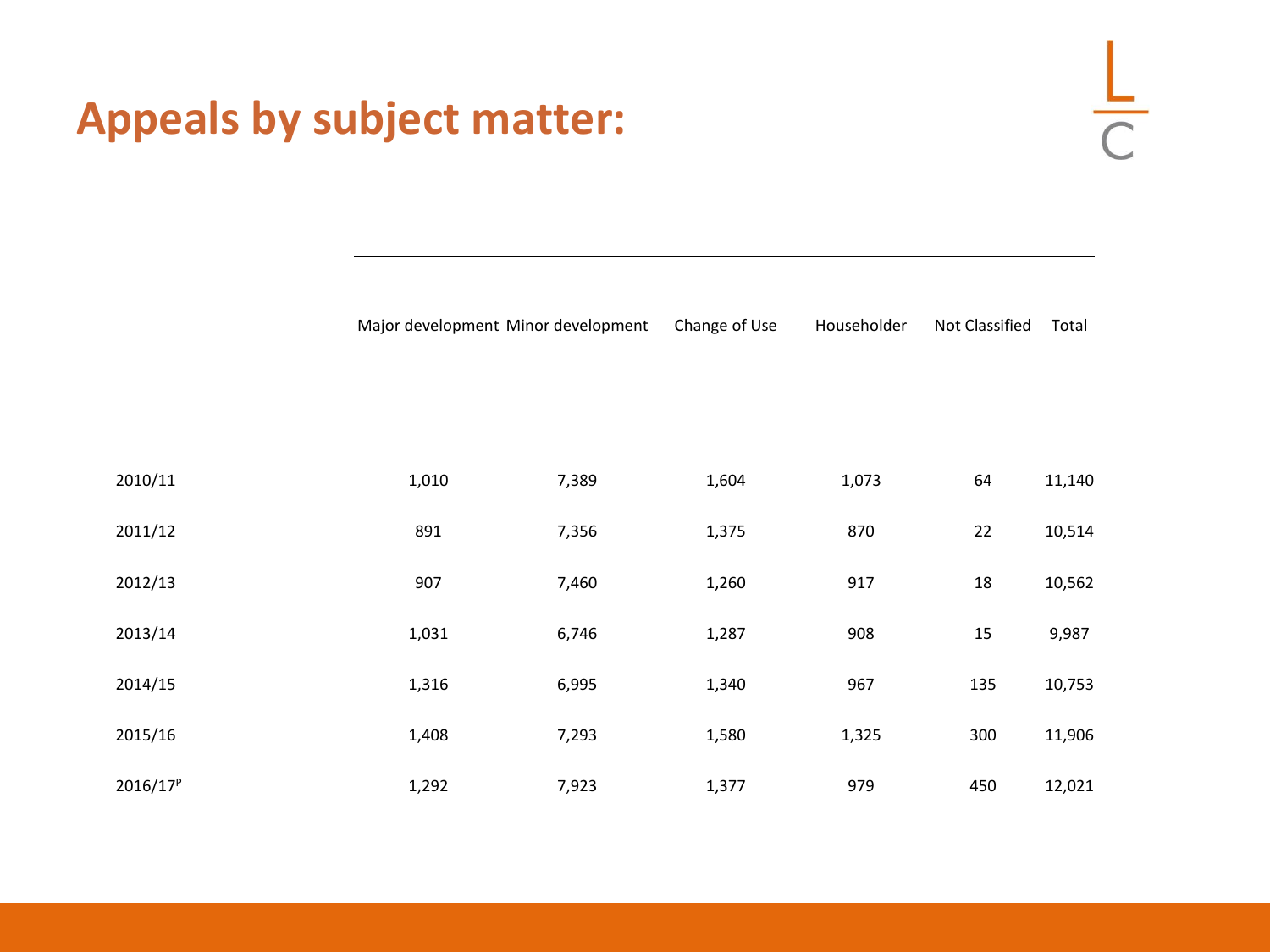#### **Appeal – determination procedure**

| $-$<br>۴<br>۹ |
|---------------|
| ì<br>ï        |

|         | Written<br>Representations | <b>Hearings</b> | Inquiries | Total  | Written<br>Representations | <b>Hearings</b> | Inquiries |
|---------|----------------------------|-----------------|-----------|--------|----------------------------|-----------------|-----------|
| 2010/11 | 9,320                      | 1,318           | 502       | 11,140 | 84%                        | 12%             | 5%        |
| 2011/12 | 8,984                      | 1,091           | 439       | 10,514 | 85%                        | 10%             | 4%        |
| 2012/13 | 9,043                      | 1,067           | 452       | 10,562 | 86%                        | 10%             | 4%        |
| 2013/14 | 8,543                      | 964             | 479       | 9,986  | 86%                        | 10%             | 5%        |
| 2014/15 | 9,376                      | 864             | 472       | 10,712 | 88%                        | 8%              | 4%        |
| 2015/16 | 10,424                     | 905             | 448       | 11,777 | 89%                        | 8%              | 4%        |
| 2016/17 | 10,725                     | 673             | 393       | 11,791 | 91%                        | 6%              | 3%        |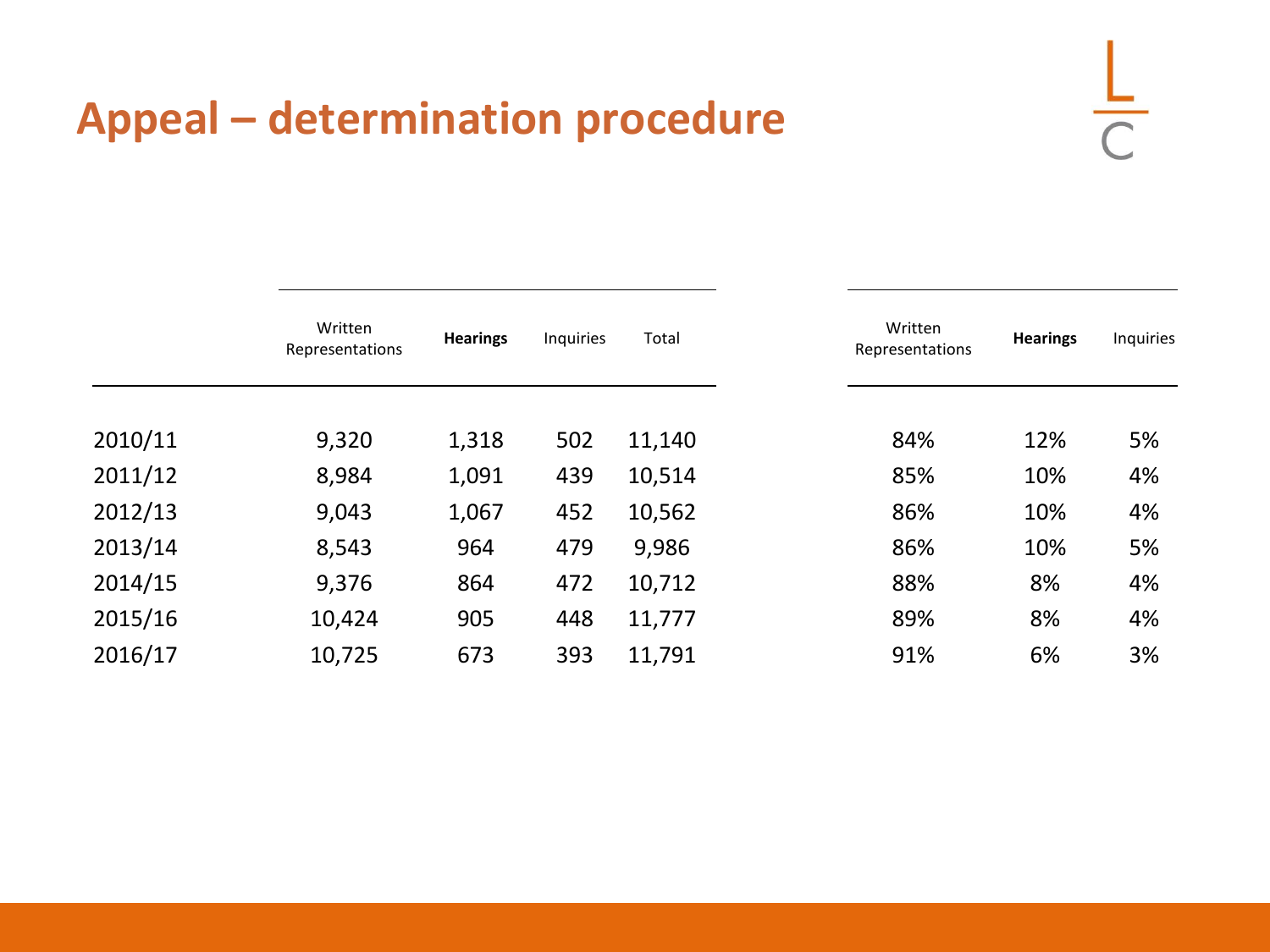#### **Results**

| % allowed                      |                 |           |     |
|--------------------------------|-----------------|-----------|-----|
| <b>Written Representations</b> | <b>Hearings</b> | Inquiries | All |
|                                |                 |           |     |
| 30%                            | 40%             | 49%       | 32% |
| 32%                            | 43%             | 54%       | 34% |
| 33%                            | 43%             | 63%       | 35% |
| 32%                            | 47%             | 60%       | 34% |
| 31%                            | 44%             | 54%       | 32% |
| 31%                            | 44%             | 59%       | 32% |
| 31%                            | 41%             | 54%       | 33% |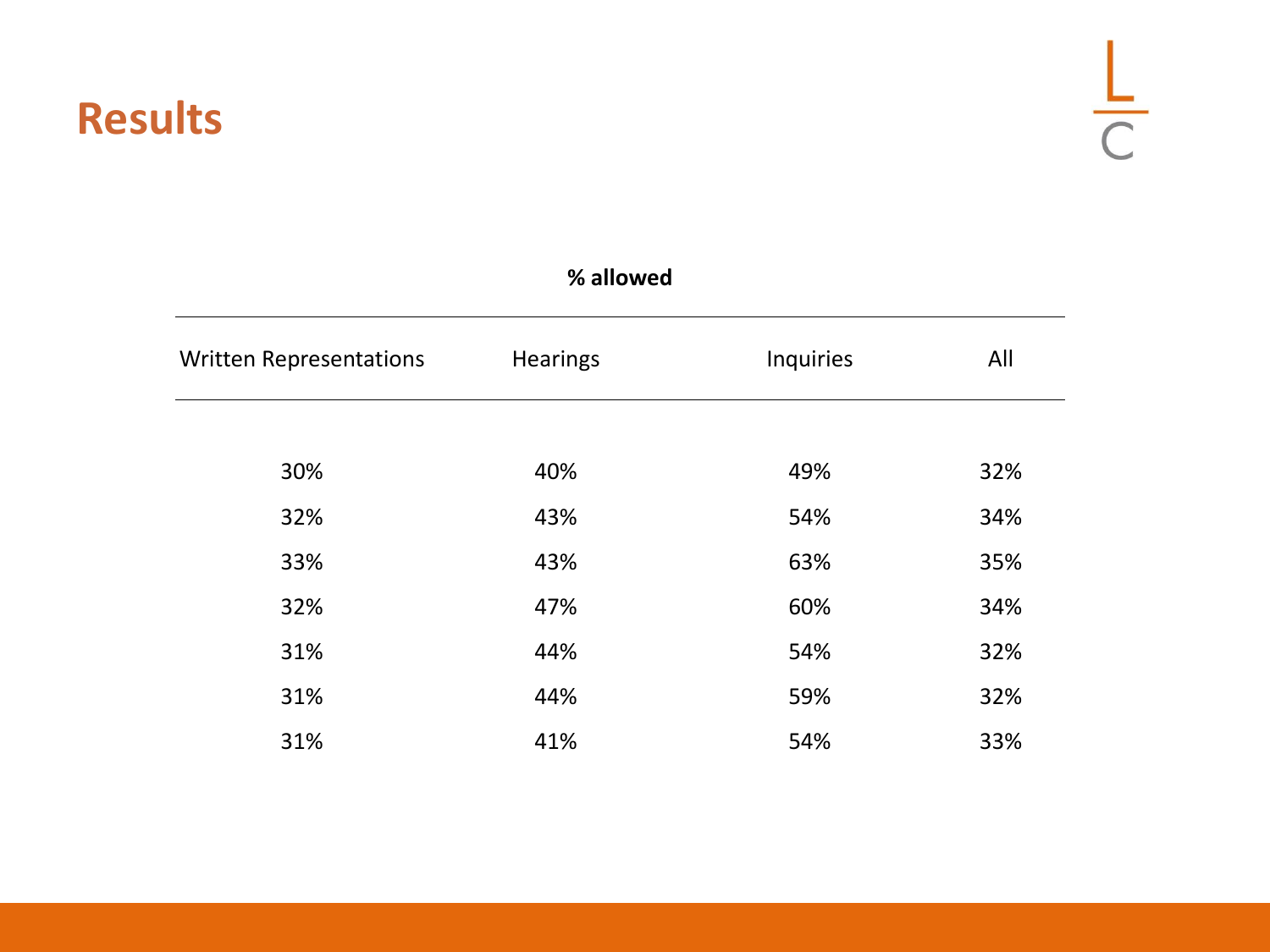#### **Decision date:**

 $rac{L}{C}$ 

|                     | <b>Receipt to Start</b> | <b>Start to Event</b> | <b>Event to Decision</b> |
|---------------------|-------------------------|-----------------------|--------------------------|
| <b>Written reps</b> | 7                       | 9                     | 4                        |
| <b>Hearing</b>      | 13                      | 15                    | 10                       |
| <b>Inquiry</b>      | 15                      | 34                    | 18                       |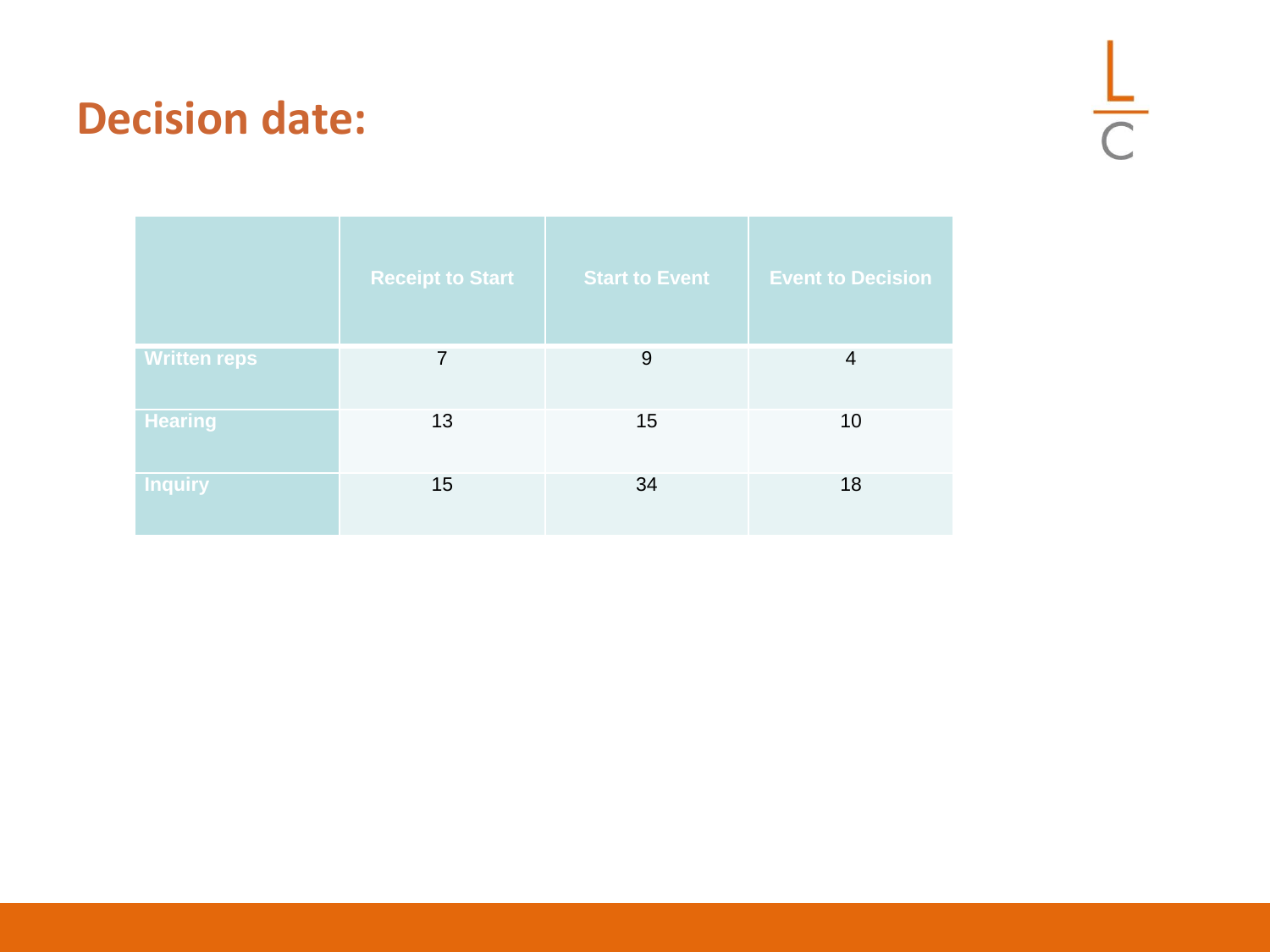# **Key points**

- Written representations dominate: 90%+
- More hearings than inquiries (just): 6% v 3%
- Inquiries much slower
- Approval rates very different:
	- Written reps: 30%
	- Hearings: 40%
	- Inquiries 55%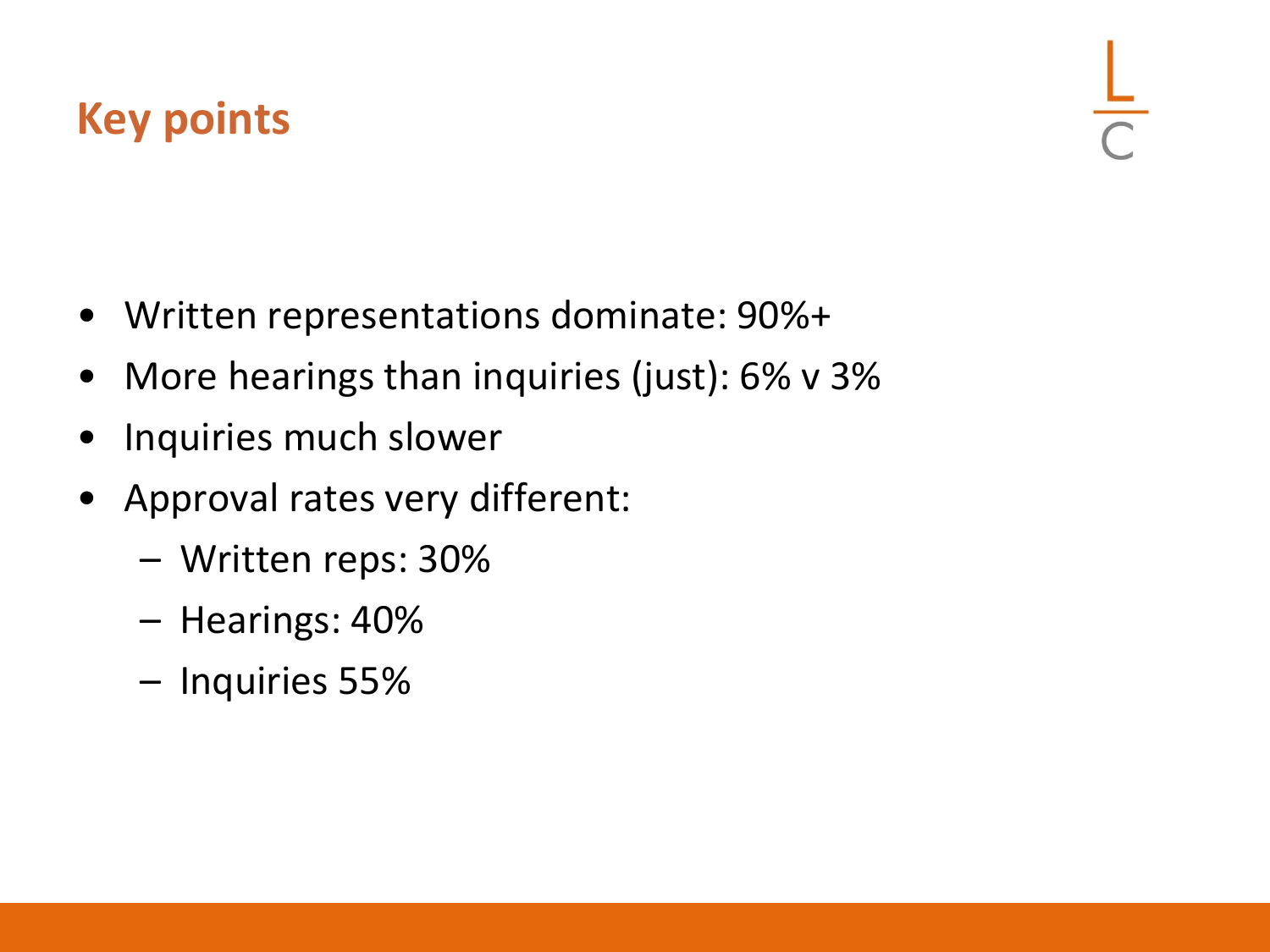#### **Deciding how to decide…**

- Section 319A of the 1990 Act;
- PINS *Planning Appeals* Procedural Guide (August 2016):
	- Section 2.7
		- Decision within 7 days
		- Take into account views of Appellant and LPA (and others)
		- Will give reasons where reach a different view
		- Appellant / LPA can ask for review
		- High Court challenge
	- Annex K (see next slides)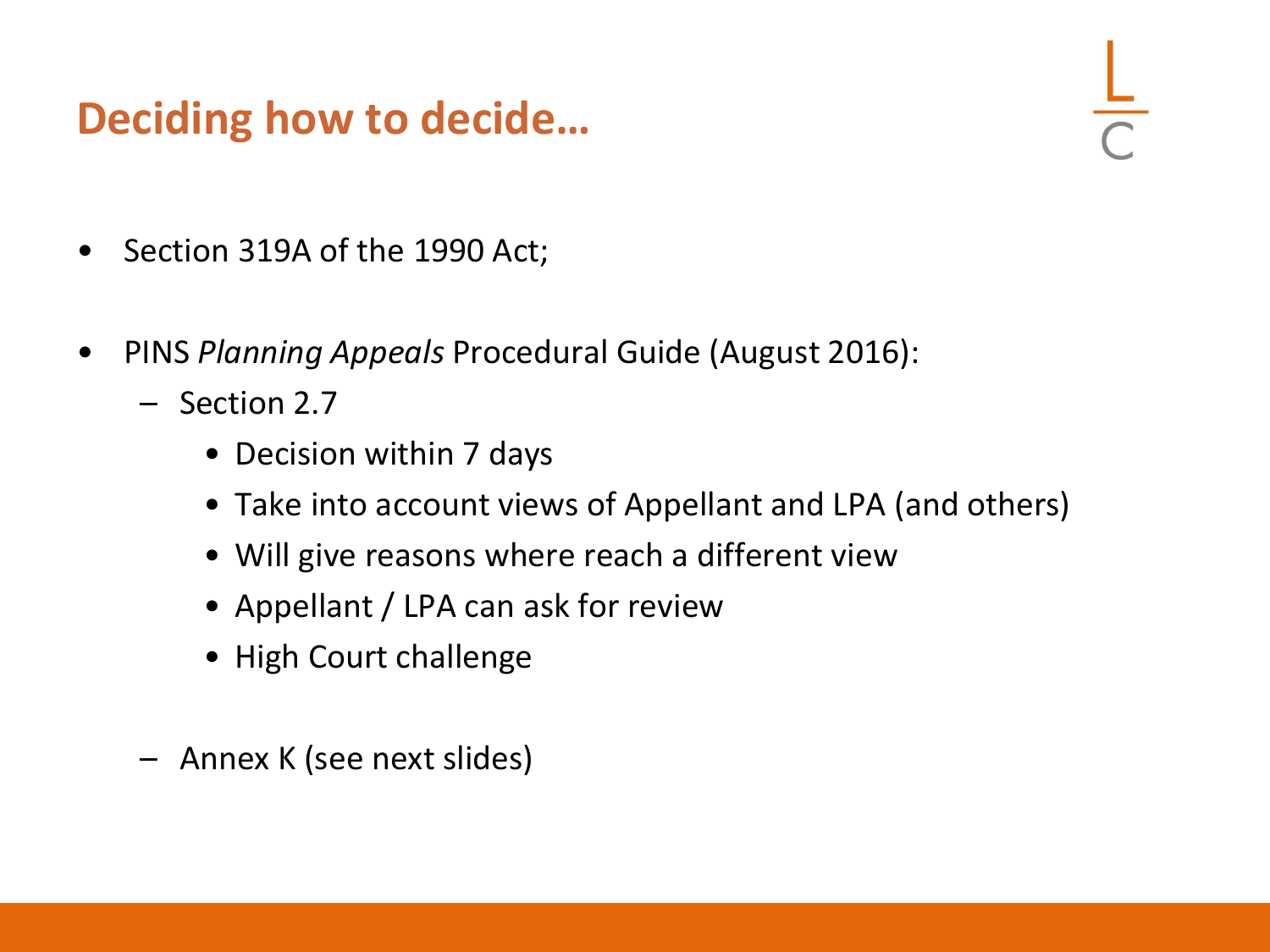#### **Annex K – written reps**

- issues can be clearly understood from the appeal documents and a site inspection (if required);
- the issues are not complex;
- the Inspector is not likely to need to test the evidence by questioning or to clarify any other matters;
- in an enforcement appeal the alleged breach, and the requirements of the notice, are clear.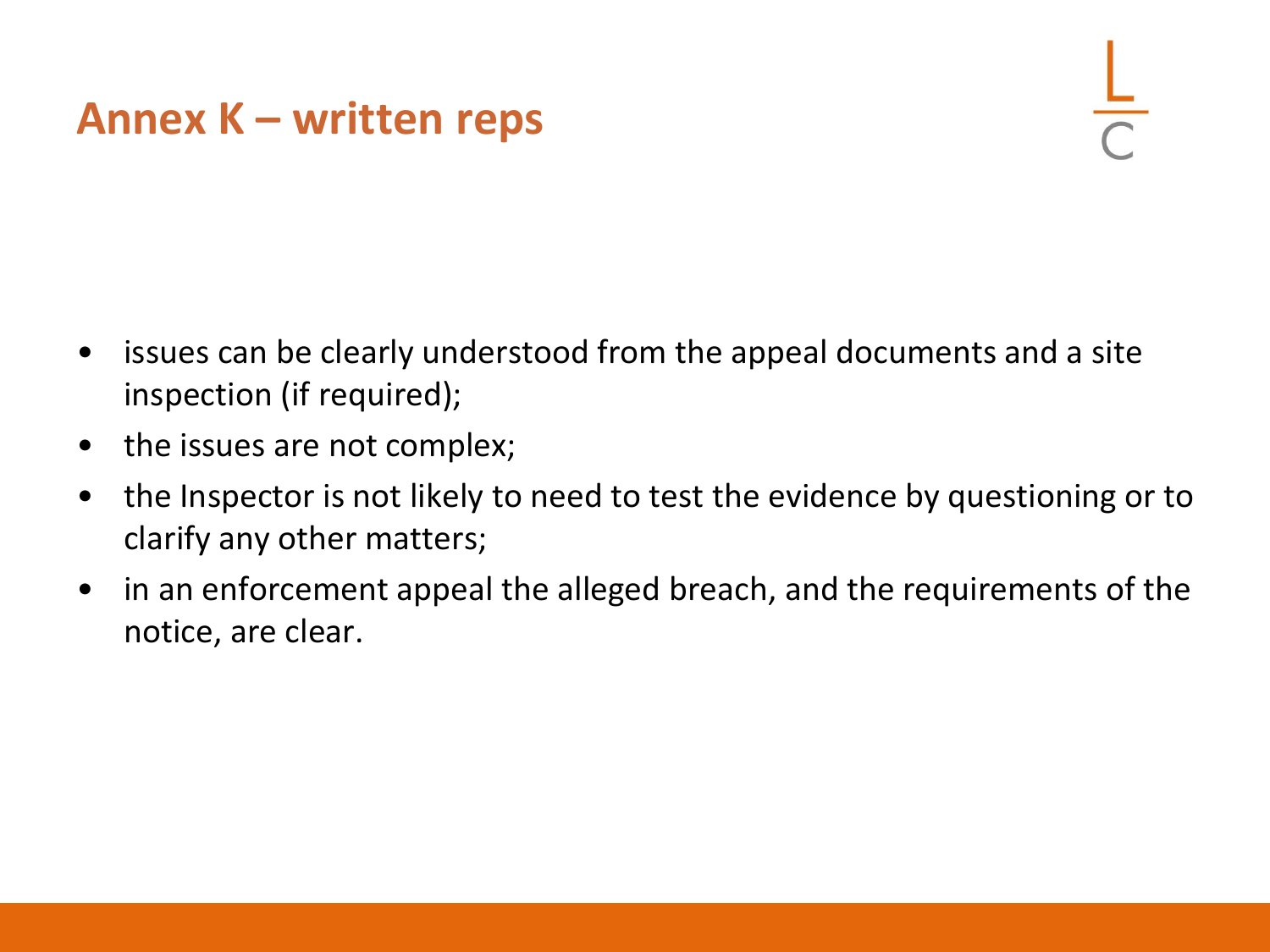#### **Annex K: hearings**

- need to test the evidence by questioning or to clarify matters;
- the case has generated a level of local interest;
- issues are relatively straightforward;
- No need for:
	- Evidence on oath
	- Formal testing of evidence
	- Representation by advocate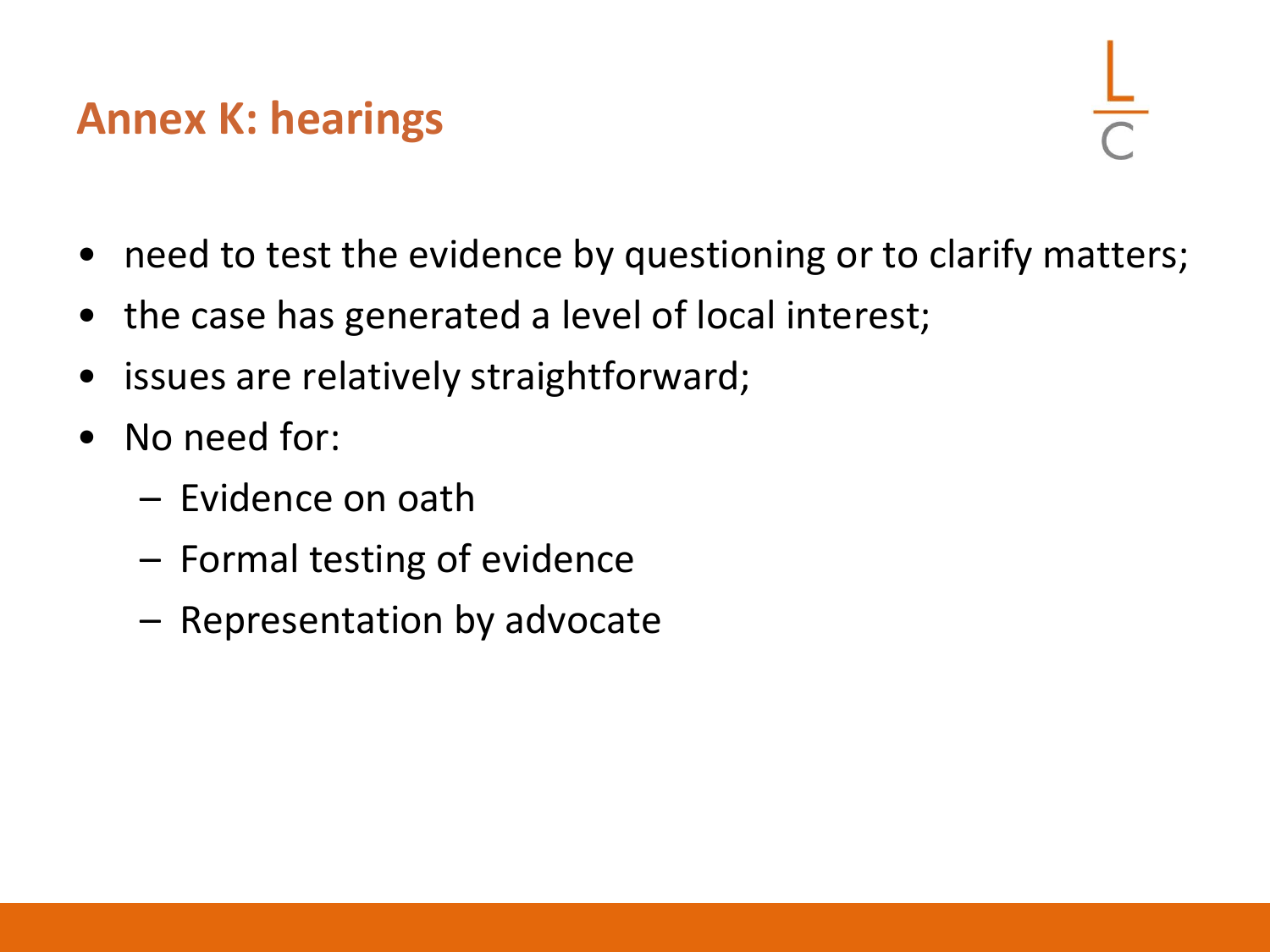# **Annex K: inquiries**

- there is a clearly explained need for the evidence to be tested through formal questioning by an advocate; or
- the issues are complex;
- substantial local interest;
- evidence needs to be given on oath;
- Issues are unusual and particularly contentious;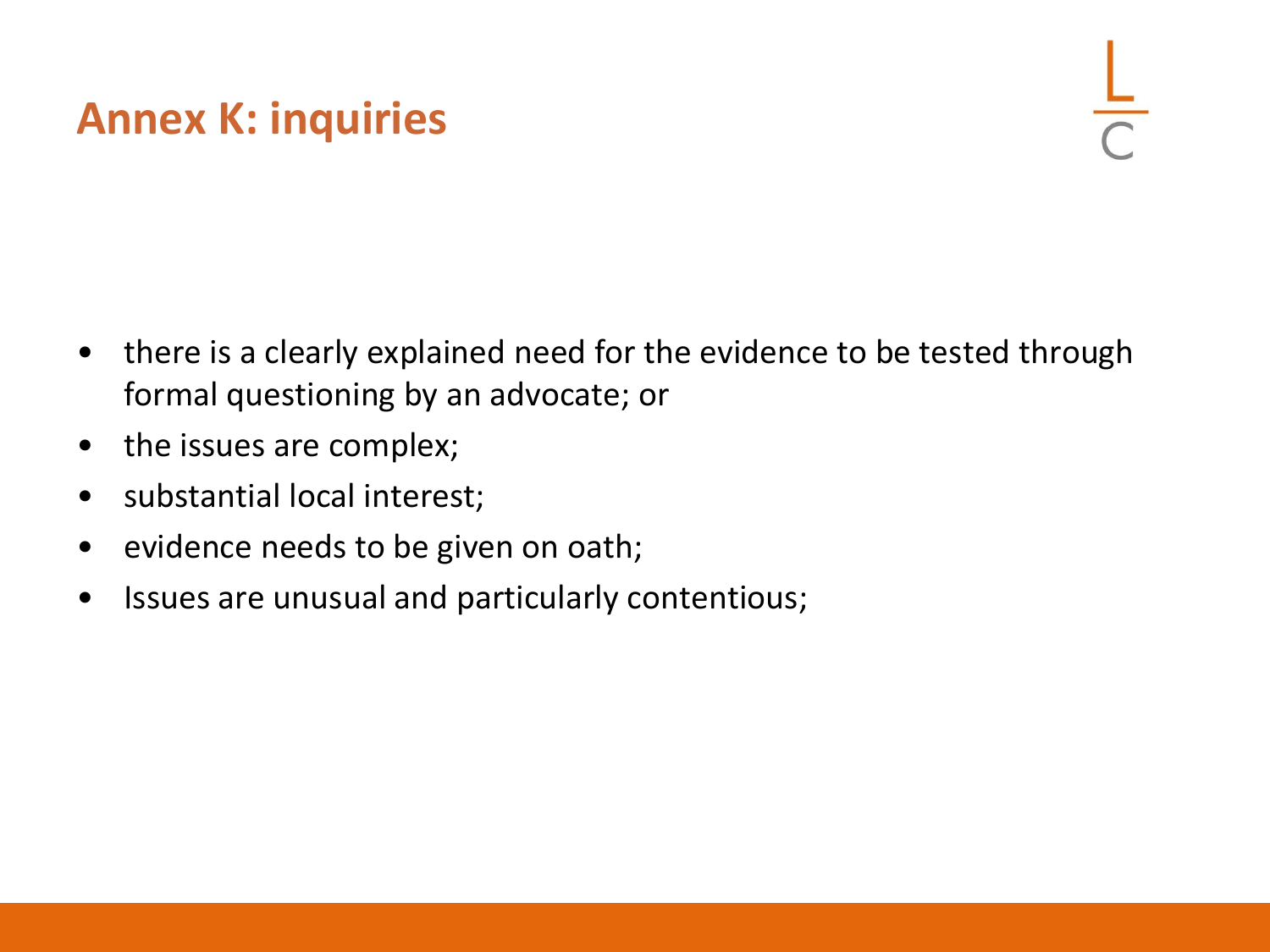# **Playing the system?**

- Increased prospect of success at hearing or inquiry
- Justification letter stressing complexities
- Unresolved issues (e.g. viability) to get to hearing / inquiry
- Threat of JR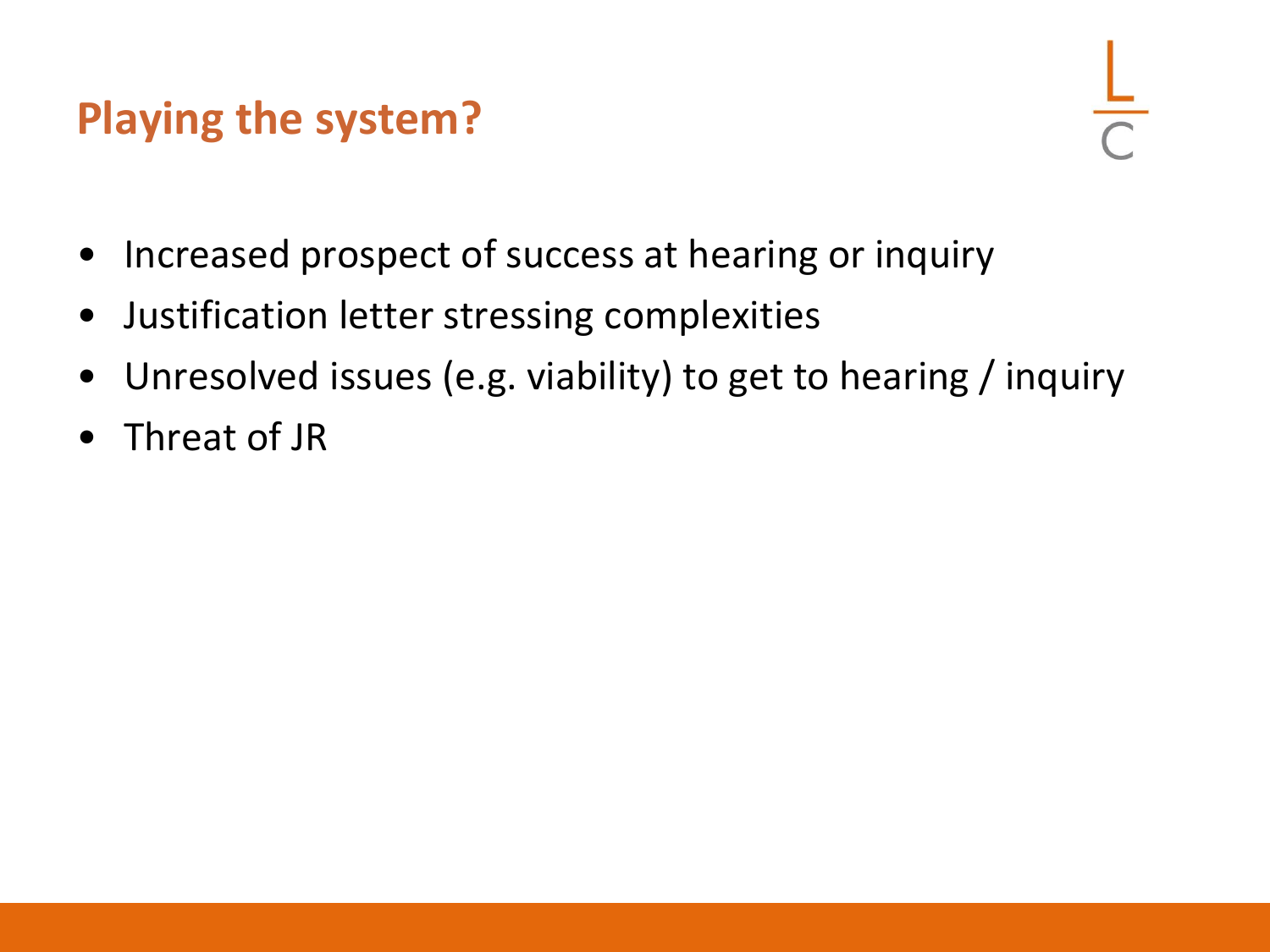#### **Hearing procedure**

- **Town and Country Planning (Hearings Procedure) (England) Rules 2000**
	- Regulation 3A: SS to serve notice on Appellant and LPA "as soon as practicable after" s.319A determination.
	- Everything runs from "start date" i.e. date of regulation 3A notice.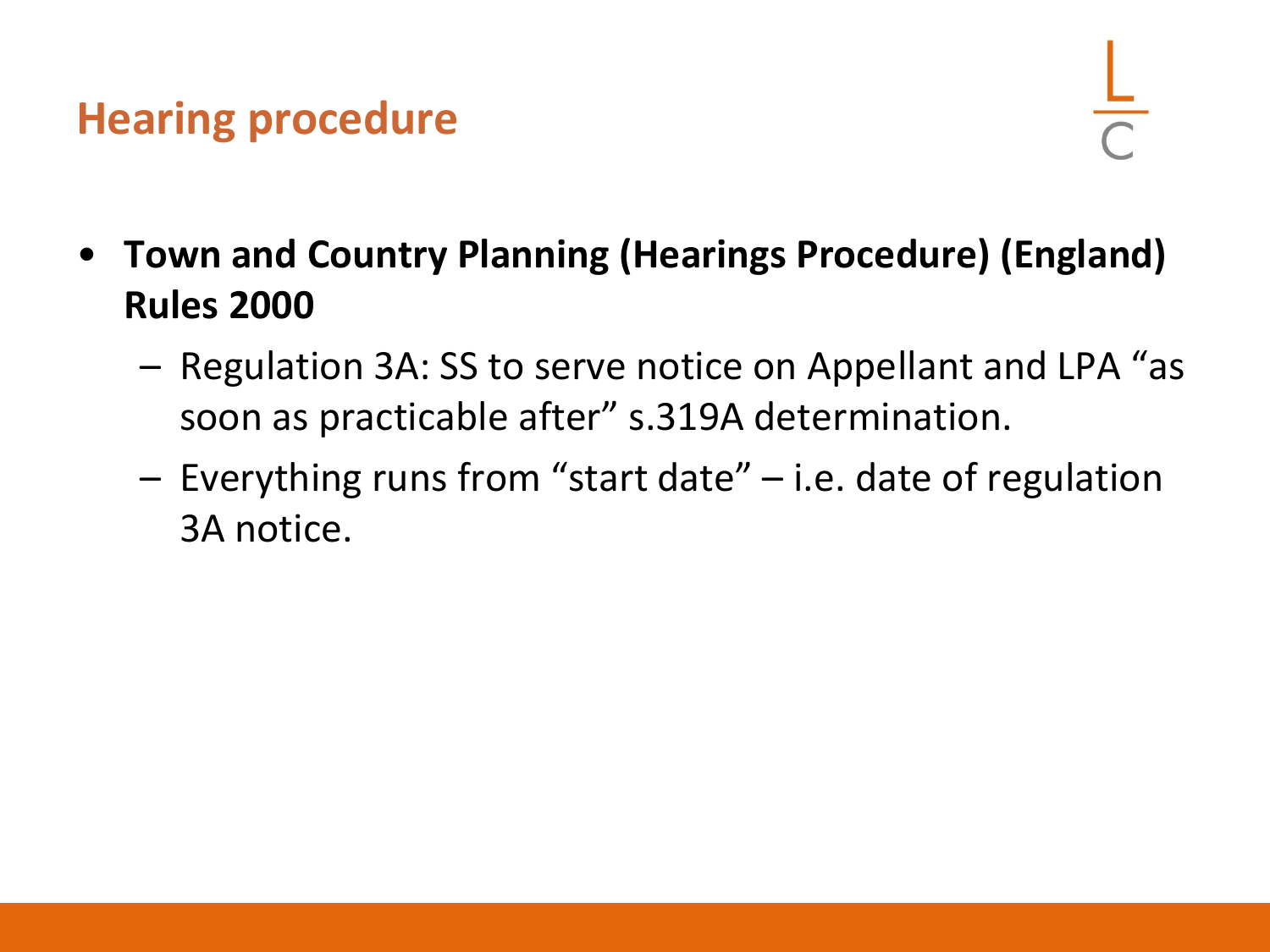# **Procedural requirements:**

| <b>Party</b>     | <b>Requirement</b>                                                                                                                     | Due date                                        |
|------------------|----------------------------------------------------------------------------------------------------------------------------------------|-------------------------------------------------|
| <b>Appellant</b> | Appeal form, full statement of case,<br>supporting documents draft<br>statement of common ground<br><b>I.E: FRONT LOADING CRITICAL</b> | n/a                                             |
| <b>LPA</b>       | Appeal questionnaire                                                                                                                   | 1 week from Start Date                          |
| <b>LPA</b>       | <b>Statement of Case and Statement</b><br>of Common Ground                                                                             | 5 weeks from Start Date                         |
| 3rd parties      | Comments                                                                                                                               | 5 weeks from Start Date                         |
| <b>PINS</b>      | Confirms hearing date                                                                                                                  | Hearing within 10 weeks of<br><b>Start Date</b> |
| <b>Appellant</b> | s.106                                                                                                                                  | No later than 10 days before<br>the hearing     |
|                  | Costs application                                                                                                                      | In writing before hearing                       |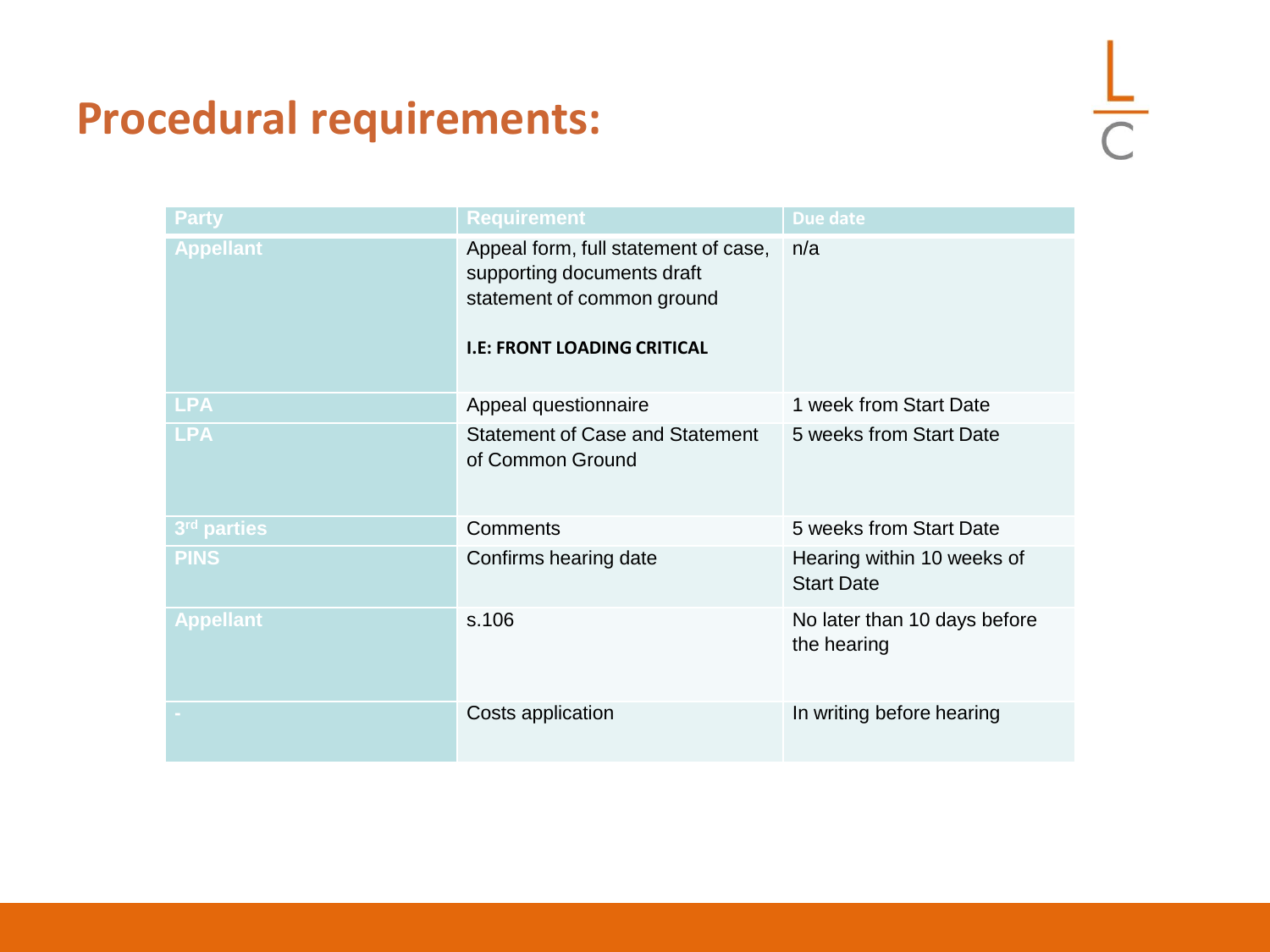# **Change of procedure?**

- Write to PINS pursuant to regulation 8 of the 2000 Rules;
- Request if necessary during the hearing itself;
- Threat of JR
- Inspector can change the procedure  $-$  must consult parties;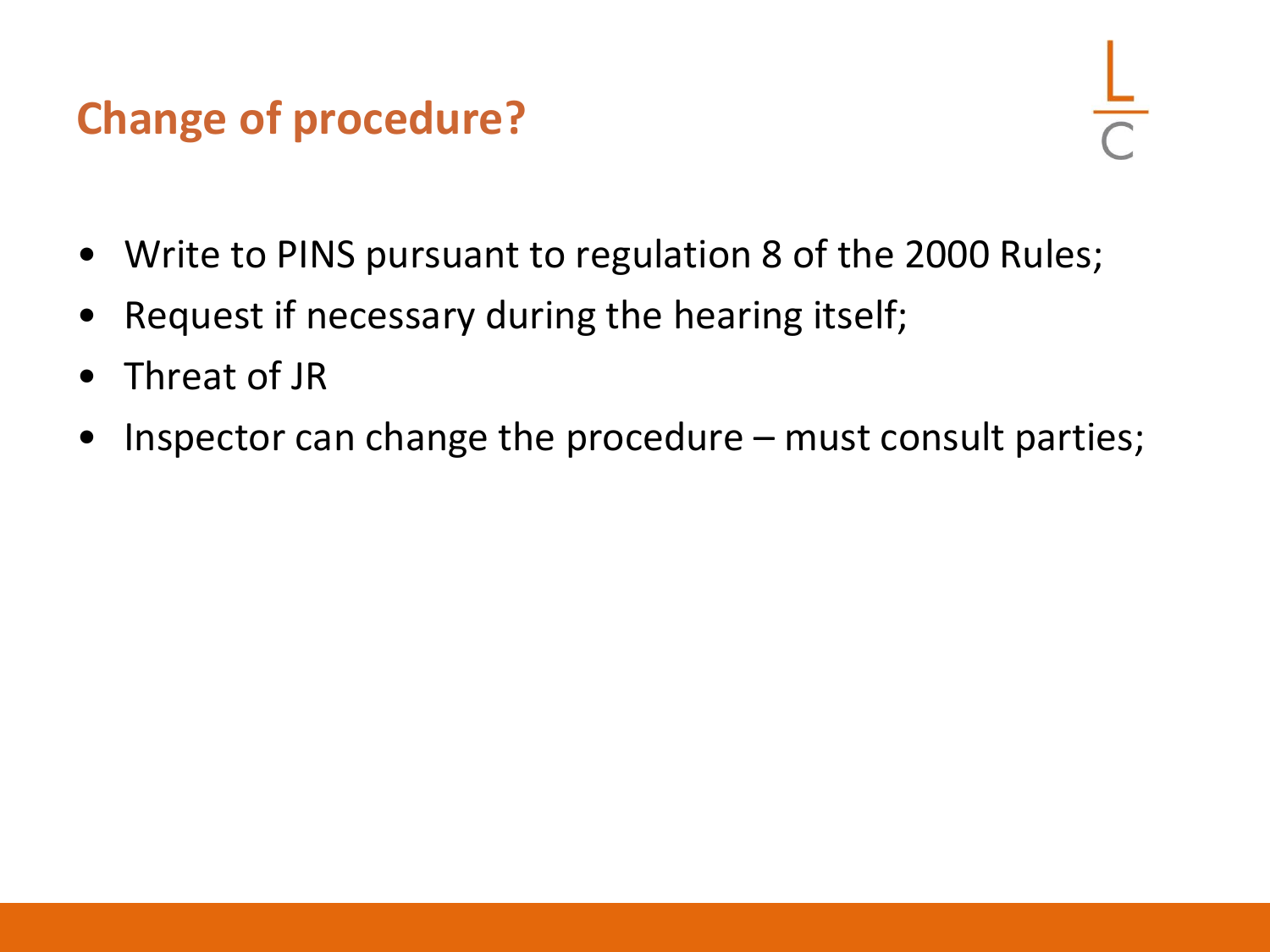#### **Procedure at hearing**

- Rule  $11$ :
	- Inspector to determine procedure except as otherwise provided by the Rules;
	- Discussion led by the Inspector;
	- No cross examination unless Inspector considers it necessary; may result in closure of hearing and upgrade to Inquiry;
	- Inspector must identify issues at the start of hearing
	- Person entitled to appear may call evidence
	- Other evidence at Inspector's discretion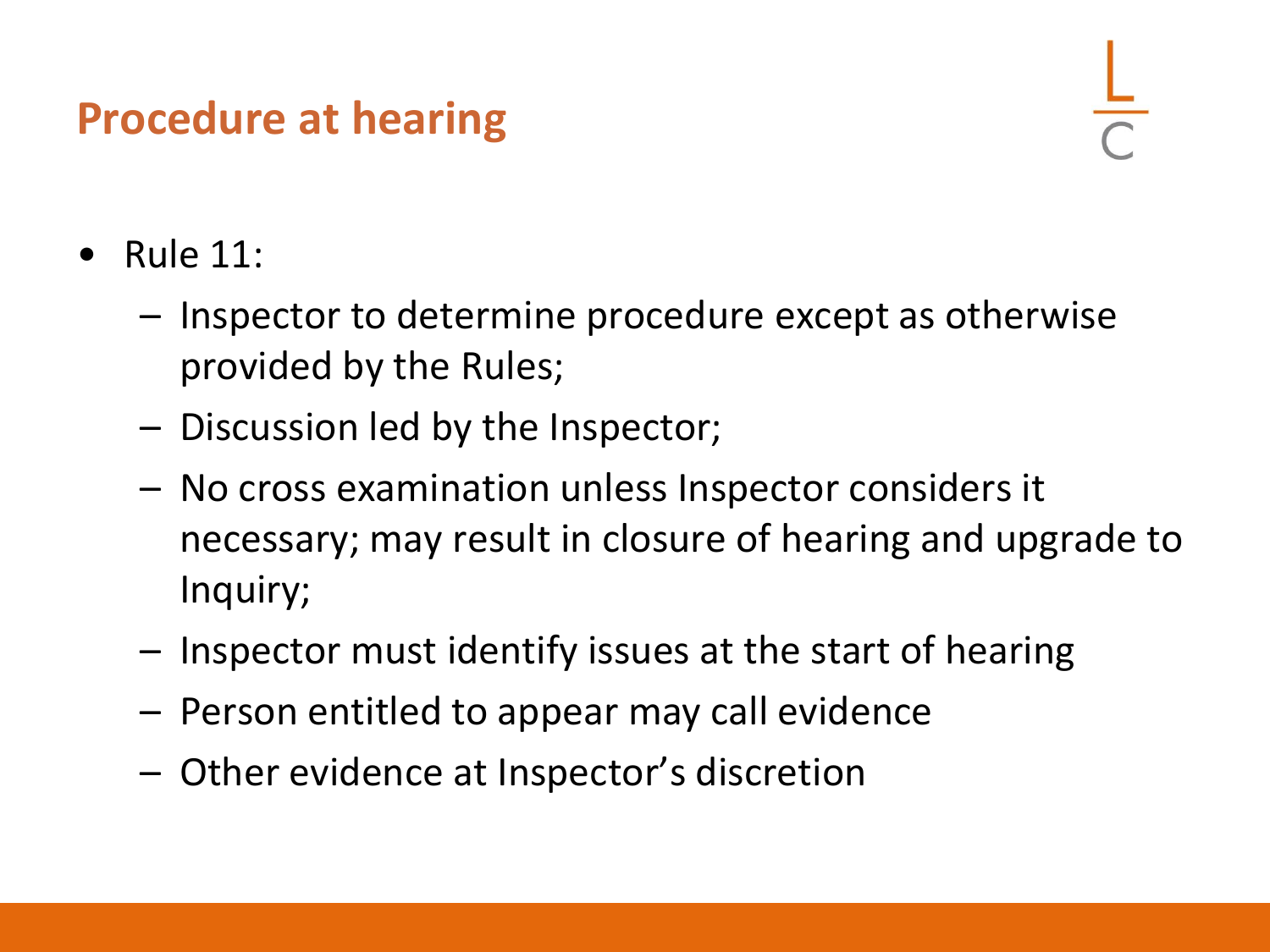#### **How to get the Inspector on side…**

- Comply with rules!
- Structured presentation
	- Who is leading / summarising
	- Who is covering which issue
	- Keep it short and to the point
	- Refer to documents
	- Know your case
	- Stick to the script
	- LPA avoid using Members on overturn decisions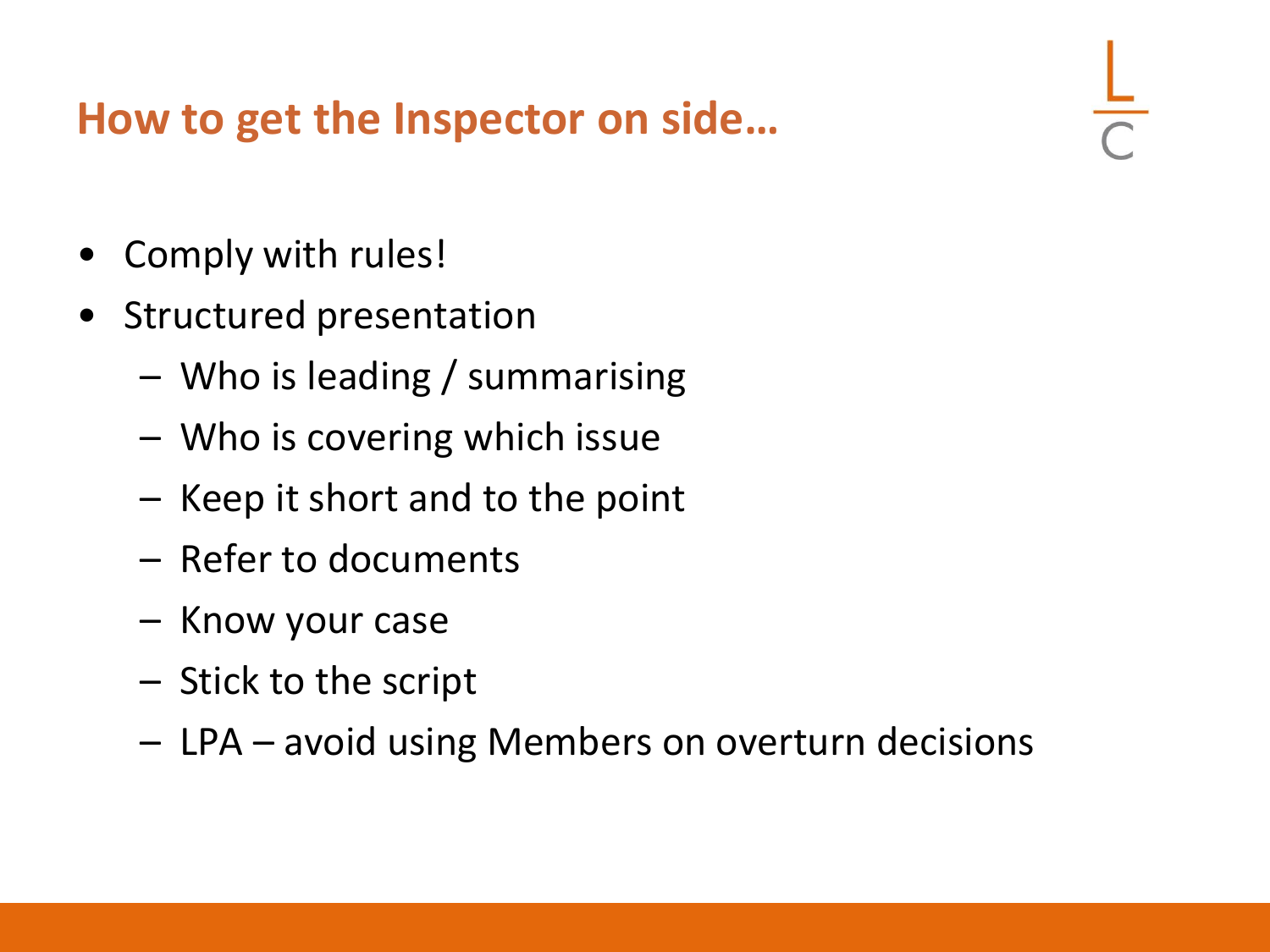# **Site Inspection**

 $\frac{L}{C}$ 

- Rule 12
	- Inspector may adjourn hearing to site visit